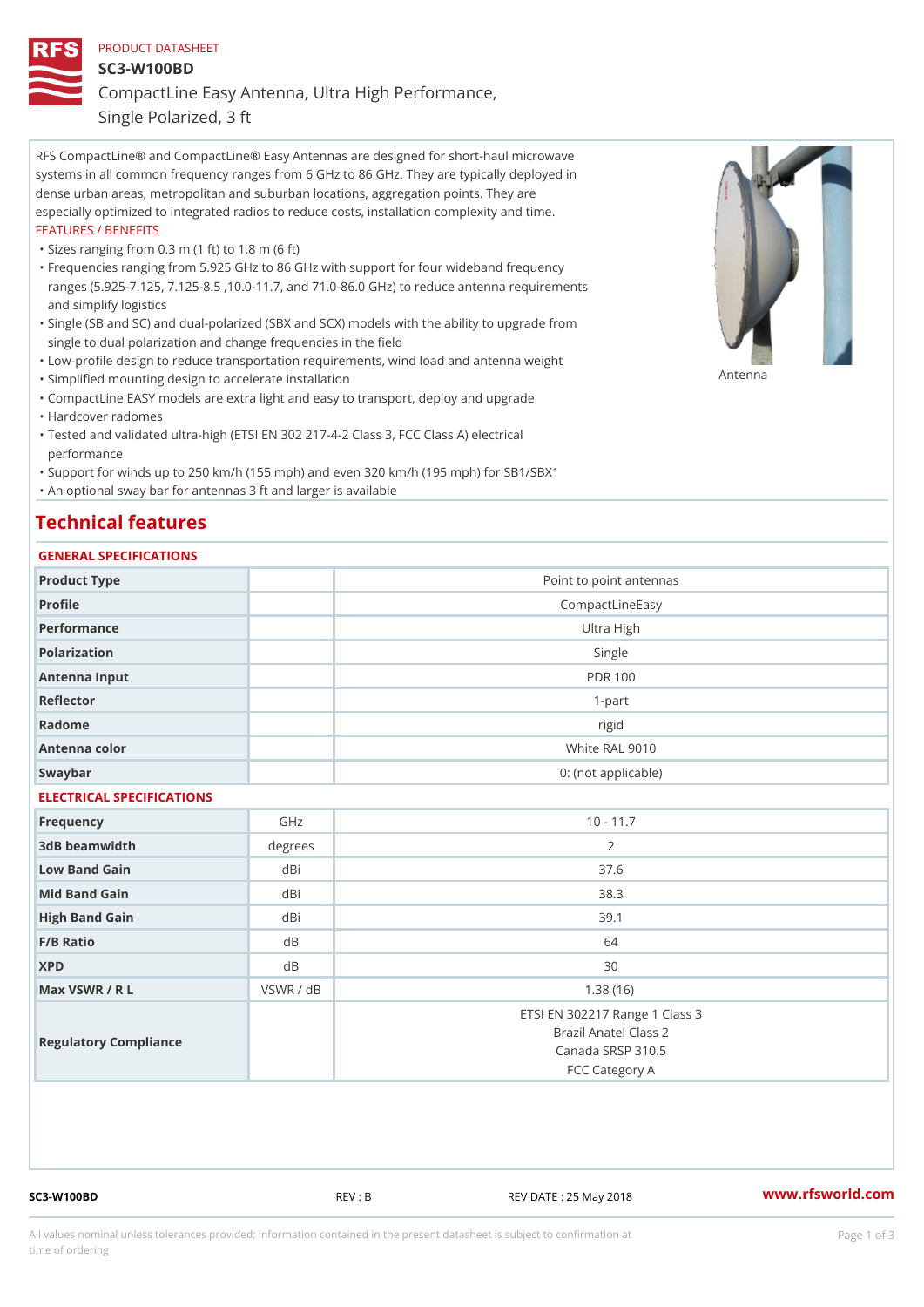## PRODUCT DATASHEET SC3-W100BD CompactLine Easy Antenna, Ultra High Performance, Single Polarized, 3 ft

| MECHANICAL SPECIFICATIONS                                                                                     |              |                                                   |
|---------------------------------------------------------------------------------------------------------------|--------------|---------------------------------------------------|
| Diameter                                                                                                      | ft $(m)$     | 3(0.9)                                            |
| Elevation Adjustment                                                                                          | degrees      | ± 15                                              |
| Azimuth Adjustment                                                                                            | $degree$ :   | ± 15                                              |
| Polarization Adjustment                                                                                       | degrees      | ± 5                                               |
| Mounting Pipe Diameter                                                                                        |              |                                                   |
| minimum                                                                                                       | $mm$ (in)    | 89 (3.5)                                          |
| Mounting Pipe Diameter<br>maximum                                                                             | $mm$ (in)    | 114(4.5)                                          |
| Approximate Weight                                                                                            | kg (lb)      | 18(40)                                            |
| Survival Windspeed                                                                                            | $km/h$ (mph) | 252 (155)                                         |
| Operational Windspeed                                                                                         | $km/h$ (mph) | 180 (112)                                         |
| <b>STRUCTURE</b>                                                                                              |              |                                                   |
| Radome Material                                                                                               |              | rigid                                             |
| FURTHER ACCESSORIES                                                                                           |              |                                                   |
| optional Swaybar                                                                                              |              | 1: SMA-SK-3 (1.35 m x Ø33 mm)                     |
| Further Accessories                                                                                           |              | SMA-SKO-UNIVERSAL : Universal sway bar fixation l |
| MOUNTOUTLINE                                                                                                  |              |                                                   |
| m m<br>$Dimen sion_A$<br>(in)                                                                                 |              | 999 (39.33)                                       |
| m m<br>$Dimension_B$<br>(in)                                                                                  |              | 375 (15)                                          |
| m m<br>$Dimension_C$<br>(in)                                                                                  |              | 56(2.2)                                           |
| $Dim_D - D -$<br>m m<br>89mm (3.5_in) Pi(pine)                                                                |              | 379.5(14.9)                                       |
| $Dim_D - D -$<br>m m<br>$114$ m m $(4.5$ _ ir $)$ $R$ ii p $e$                                                |              | 392 (15.5)                                        |
| m m<br>$Dimension$ = E<br>(in)                                                                                |              | 79 (3)                                            |
| m m<br>$Dimension_F$<br>(in)                                                                                  |              | 182(7)                                            |
| WINDLOAD                                                                                                      |              |                                                   |
| Fs Side force<br>$max.$ @<br>$(\mathsf{I}\mathsf{b})$<br>survival wind<br>speed                               |              | 1451 (326)                                        |
| Fa Axial force<br>$max.$ @<br>survival wind (1b)<br>speed                                                     |              | 2930 (659)                                        |
| M Torque<br>$maximum$ @<br>N <sub>m</sub><br>survival wind<br>$\uparrow$ t )<br>(Ib<br>speed Nm (ft<br>$1b$ ) |              | 1213 (895)                                        |

SC3-W100BD REV : B REV DATE : 25 May 2018 [www.](https://www.rfsworld.com)rfsworld.com